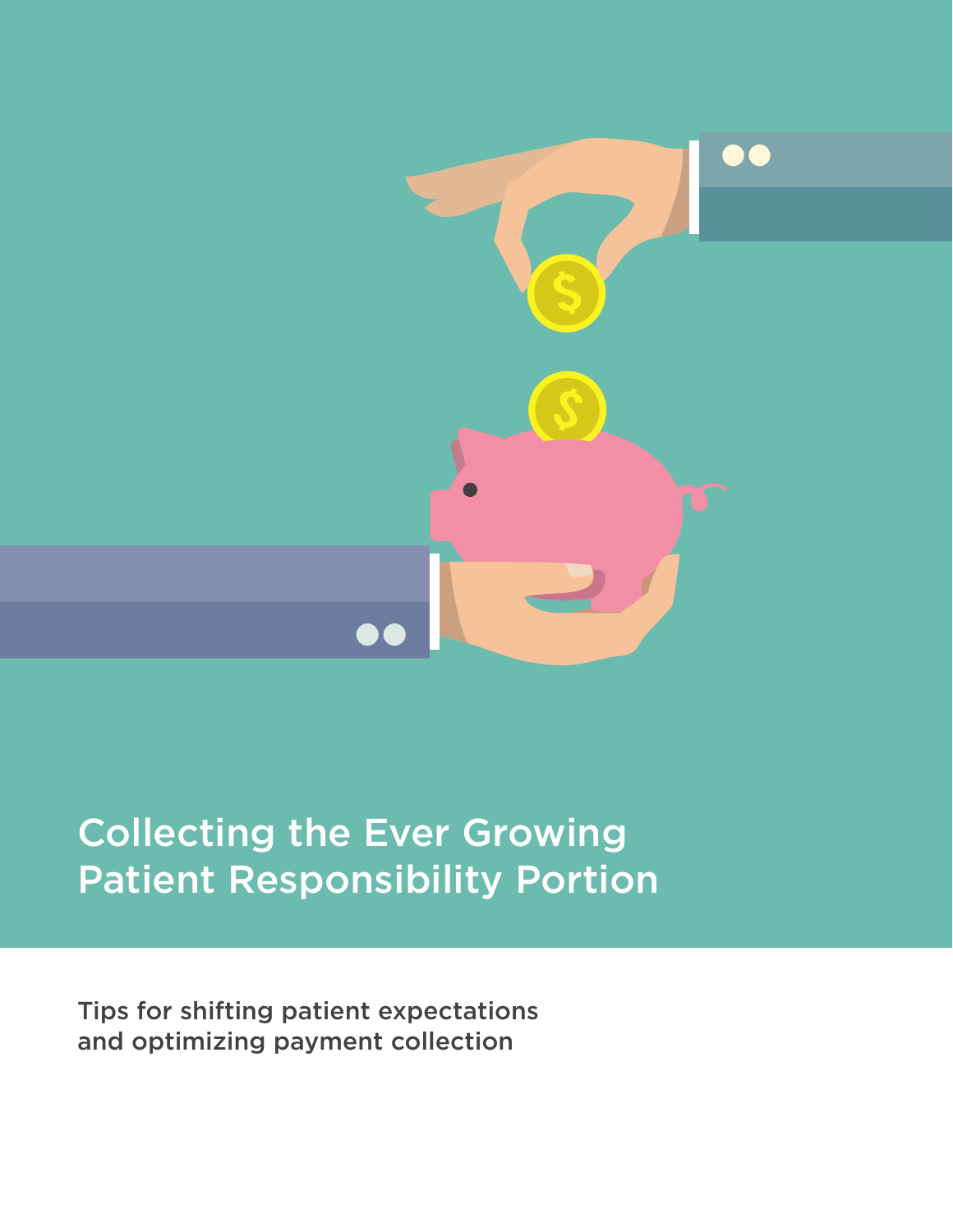**Patients are responsible for an increasing portion of their healthcare costs. That undeniable upward trend demands a shift in patient mindset and practice collection operations.**

The percentage of total healthcare revenues represented by patient payments has steadily increased for the past 15 years. In 2002, patient payments represented 10 percent of the industry's total revenue; now that number exceeds 23 percent.

The increase in patient responsibility for healthcare costs can be attributed to two major factors: enrollment in high-deductible health plans has tripled since 2009, and 85 percent of employers have increased employee cost-sharing in medical plans—or are considering doing so within the next three years. Today, it is not uncommon for patients' deductibles to range between \$5,000 and \$10,000.

The burden of more healthcare costs falling directly to patients impacts both patients and healthcare providers. Unfortunately for providers and medical billers, patients do not dependably pay their medical bills the way government payers and private insurers do. Providers can expect a recovery rate of only 13.8 percent for unpaid patient bills sent to collections. In other words, as patient responsibility increases, so too does financial risk for healthcare providers.

Despite the risk this poses for providers, more patient responsibility doesn't have to mean lost revenue for your practice. **In this whitepaper, we outline practical strategies for:**

- Developing and communicating a crystal clear payment policy.
- Retooling your collections workflow, leveraging technology to encourage timely patient payment.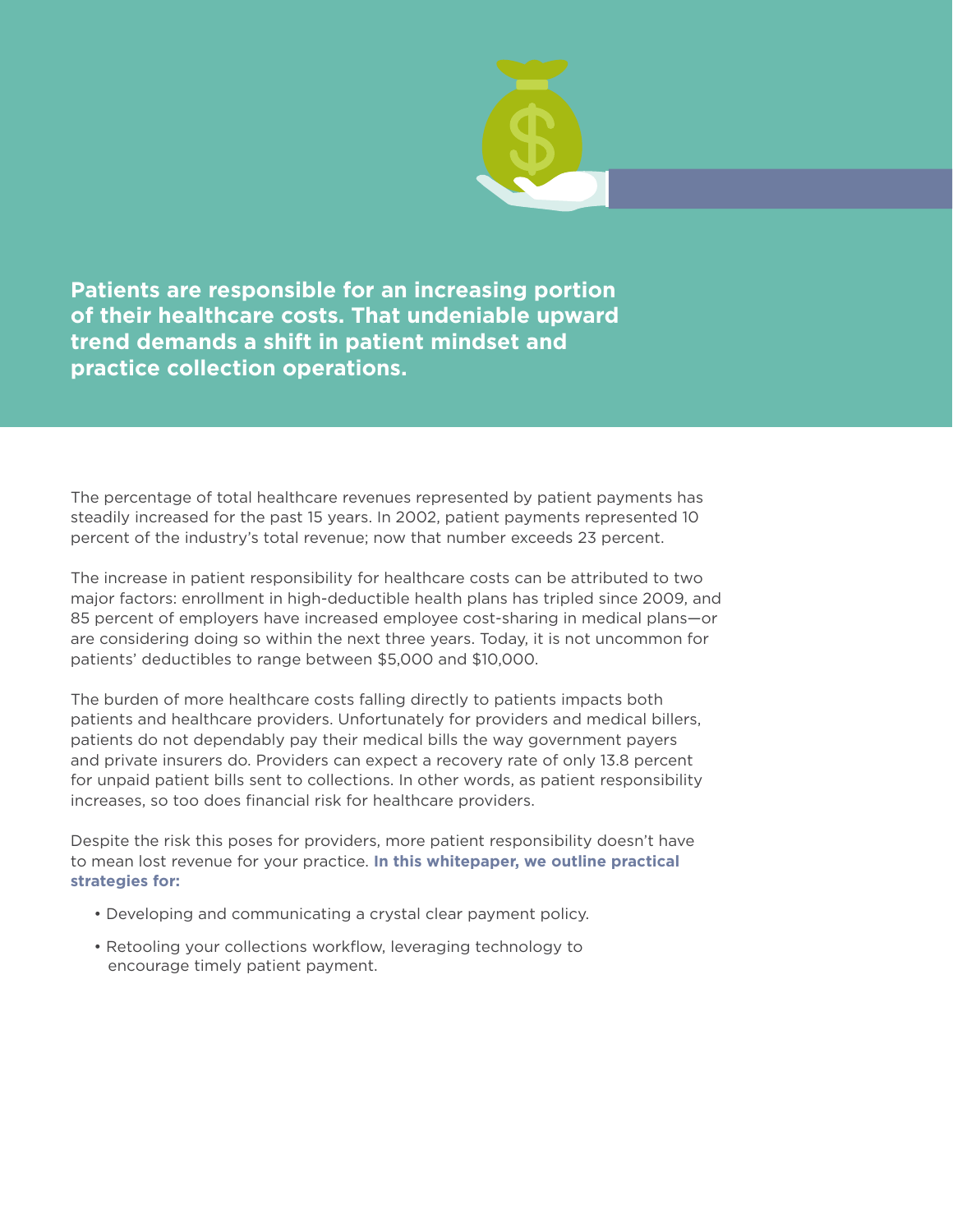## **Develop and communicate a clear patient payment policy.**

A concise, well-communicated patient payment policy will help your practice consistently handle payment issues, support collection efforts, and avoid legal risks, ultimately enabling open communication lines, unclouded expectations, and stronger long-term patient relationships.

## Guidelines for developing your payment policy:

- Consult with a legal expert to ensure your policy complies with local, state, and federal regulations.
- Consider any payment issues unique to your facility's specialty(s). (Including pre-payment requirements if your facility performs many high-cost procedures and/or ancillary services.)
- Factor in the financial demographics of the community you serve.
- Opt for a short, easy-to-read policy your patients will actually read and understand.

# **WHAT TO INCLUDE IN YOUR PATIENT POLICY**

- Give patients an overview/introduce the purpose of your payment policy. Include an explanation of why you have a policy, what it covers, and who can answer any questions patients have about the policy.
- Be clear about patient responsibility expectations. Establish that your practice holds patients responsible for all co-pays, program deductibles, and any other charges not covered by insurance or a government program. Also, be clear about when you expect payment.
- What types of payments will you accept? Be up front about the methods of payment sanctioned at your facility.
- Determine your policy for handling late or missed payments. Outline when you require payment and any repercussions for missing payment deadlines. This should include any late fees and details about if/when you will employ a collection agency for non-payments.
- Include any discounts for prompt payment. Consider incentivizing patients with a discount if they pay in full at their visit and/or if they make their payment in cash. Although incentives can be effective, tread lightly here. This type of incentive can come with legal hurdles and logistical drawbacks as estimating what a patient owes at the time of service can prove difficult due to the role of secondary payers. As with all aspects of your policy, be sure to consult a legal expert before implementing.
- How will you present changes to patients (mail, email, and/or phone)? Inform patients where they should look for changes in your patient payment policy.
- What will your patient acknowledgement process be? Consider having patients sign and/or otherwise acknowledge that they've reviewed and understand the policy.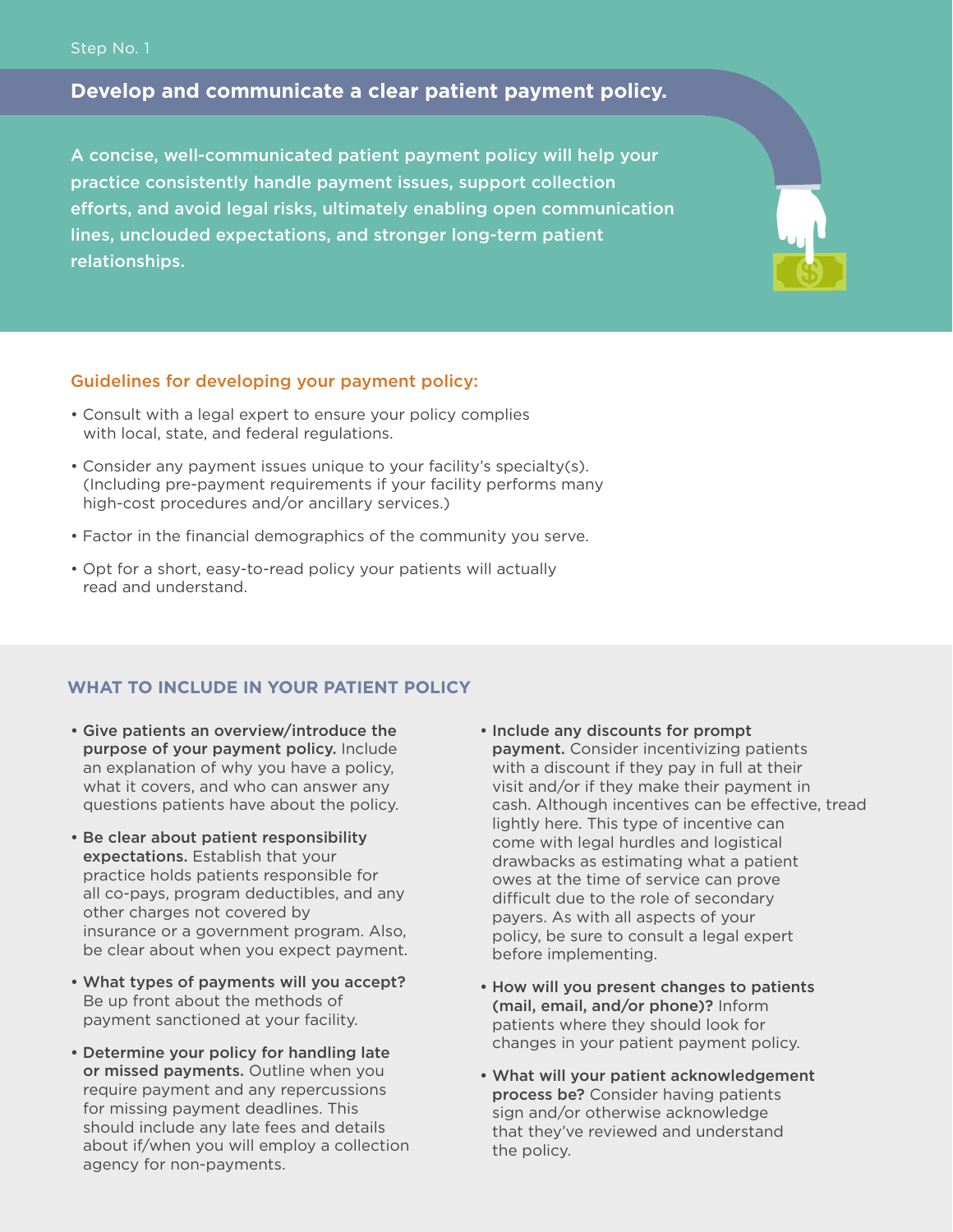# **Alerting your patients and staff of your policy.**

If your patients and staff aren't aware of your payment policy, then your efforts to implement it will be futile. Your success in collecting patient payments hinges both on how well you communicate with patients about their financial responsibilities and how consistently your staff enforces your policy. Ambiguity is the enemy of your payment collection strategy. Invest time in developing a firm communication and follow-through plan to make sure that patients know what your practice expects and that your staff feels empowered to carry out your policy.

## Guidelines for announcing your policy to your **patients:**

- Include the policy in literature provided to new patients.
- Prominently display the policy in all waiting and exam rooms.
- Provide the policy for patient review at each patient visit.
- Send mail and/or email communications to patients when any policy changes are made.
- Empower your staff to talk with patients about the policy by phone and in person before patient appointments, at time of service, and after patient appointments.
- Follow up with patients by phone and by mail to alert them to outstanding balances.
- Post the policy on your website and patient portal. Your portal should display any outstanding balances and allow for online bill payment.

## Guidelines for empowering your **staff** to enforce your policy:

Clarity in your patient payment policy is crucial, but consistency in its execution is paramount. Educate all providers and staff about the policy and its impact on your facility's bottom line and make sure everyone is on the same page when it comes to enforcing the policy.

- Establish a patient accounts manager or other staff or provider leader to oversee implementation of any new policy.
- Discuss the importance of collecting the patient responsibility portion of patient bills in relation to your practice's financial stability.
- Equip your front desk staff with a script to guide them in asking patients for payment, such as co-pays, outstanding balances from a previous visit, or deductibles.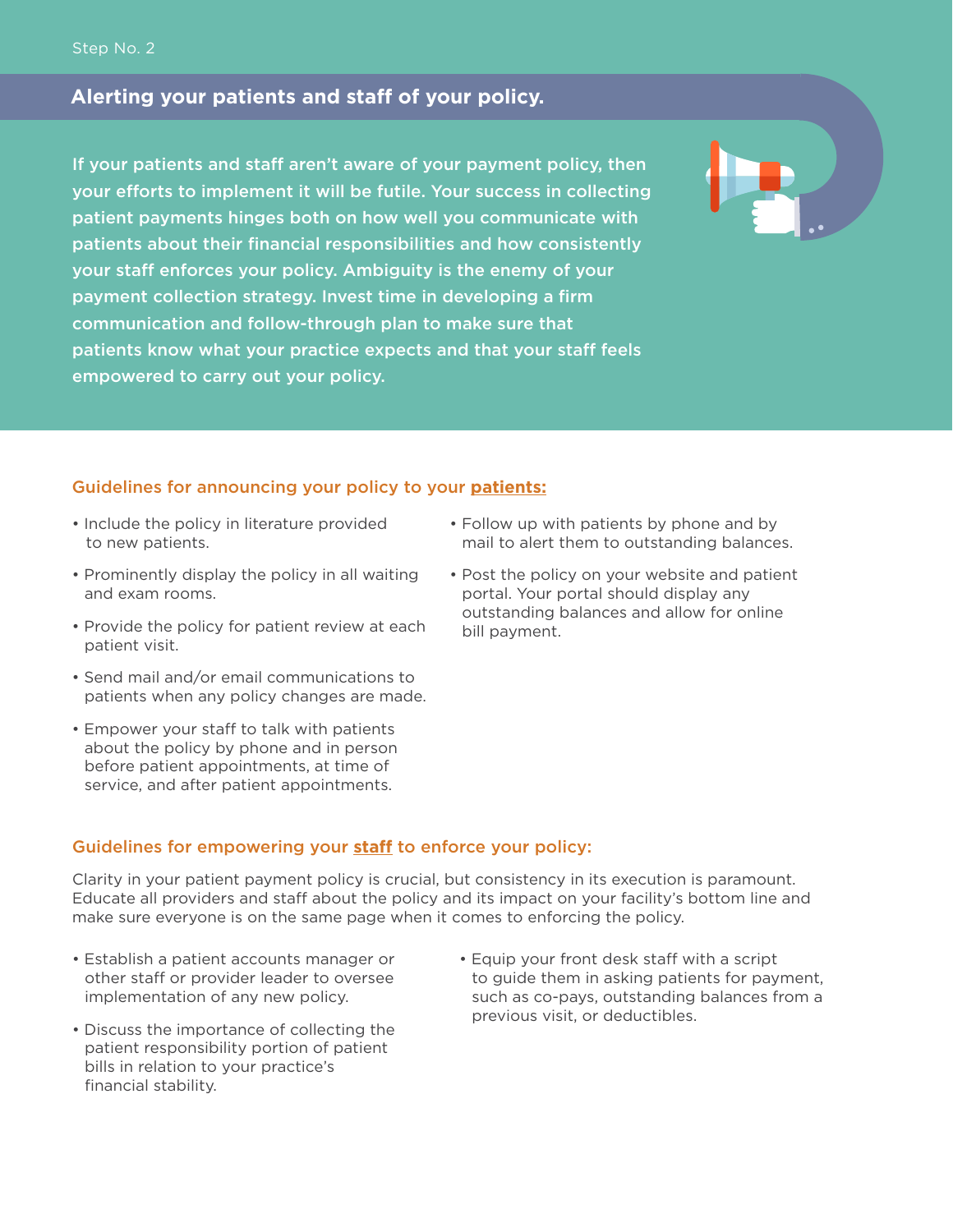# **Retool your collections workflow.**

After you have a well-established patient payment policy and you've educated and empowered your staff to enforce the policy, it's important to make small but significant changes in your facility's everyday workflow to increase time of service payments.

We recommend integrating the following workflow measures to increase patient collections at time of service: eligibility verification, date of service collections, and credit card tokenization.

## Automatic Patient Eligibility Verification

Your practice management system should provide a tool that automatically verifies insurance eligibility several days before a patient's appointment. The eligibility verification should include the amount of the patient's co-pay, co-insurance, and deductible. This valuable information should be updated automatically in the patient account. Put a follow-up process in place for any patients who fail the insurance eligibility verification. The process should include contacting each patient who failed the verification, requesting updated insurance information, and setting payment expectations for patients who indicate that they are no longer insured. When a patient checks in at the registration desk for their appointment, their insurance and demographic information should be verified again.

## Patient Payment at Time of Service

Patients are more willing to pay for medical services the day the services are provided. On the day of service they have a high perception of value, and with each passing day that value diminishes. Additionally, it is significantly less expensive for your facility to collect on the day of service than it is to bill a patient after insurance adjudication. Consider there is no statement cost, no collection agency cost, and you don't have to wait 90 days to receive a smaller percentage of your money.

Determine how much to collect at time of service using your practice management system's payment estimator tool. The tool references your patient's insurance eligibility verification and estimates the patient's copay and deductible. When you collect payment at the time of service, explain that this payment is only an estimate and they may receive an additional bill if the amount collected is less than the amount insurance assigns.